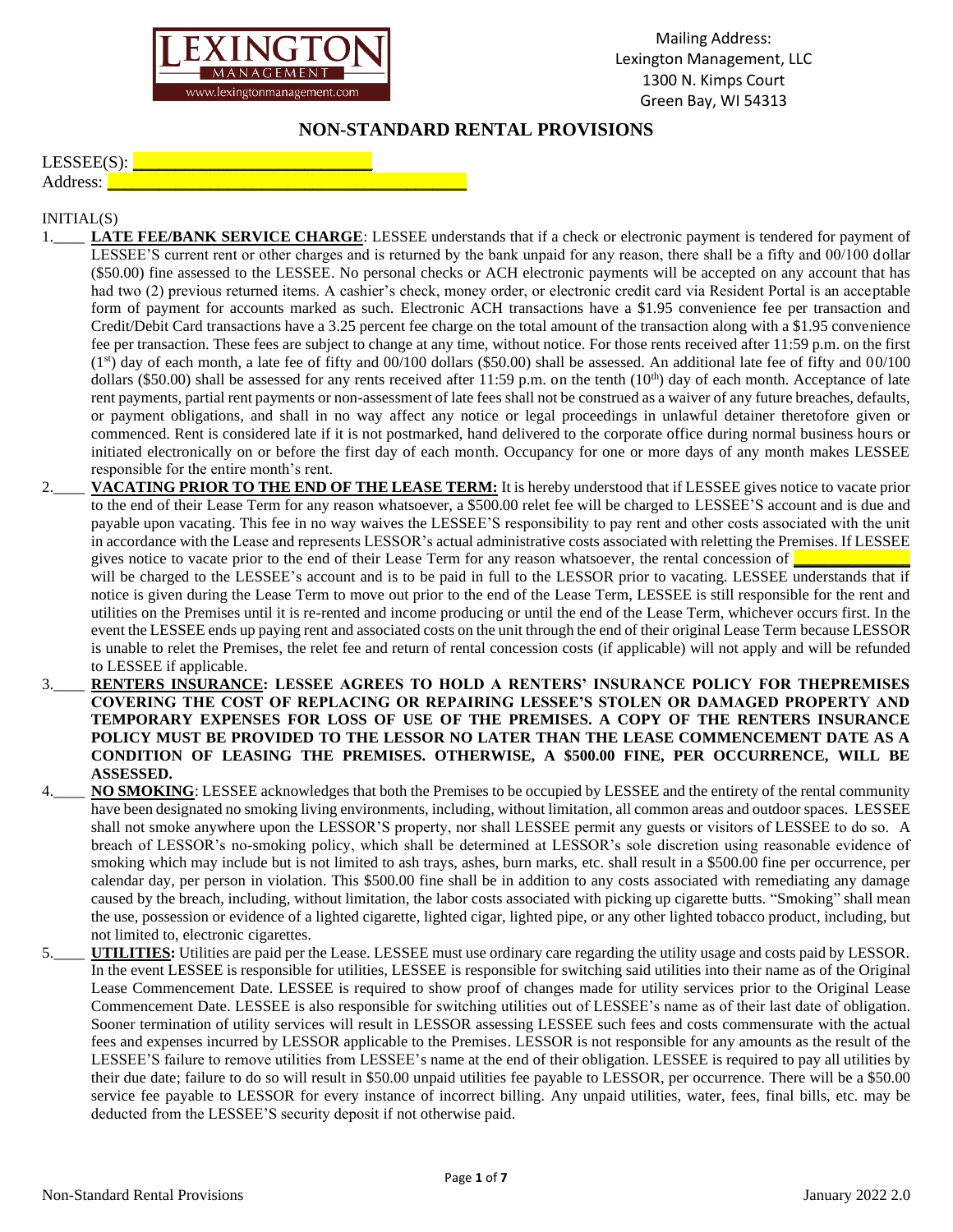

## 6.\_\_\_\_ **WATER BILLING:** ("Yes" displayed in all that apply to you)

**Yes/No SEPARATELY METERED**: The water bill for the Premises is separately metered. LESSEE understands that LESSEE will receive a bill from the municipality each month/quarter mailed to the LESSEE'S last known address (as provided to the municipality by the LESSEE). LESSEE is responsible for paying the bill by the noted due date on the invoice.

**Yes/No BILLED FROM LESSOR**: LESSEE understands that LESSOR is billed by the municipality for the water bill for the entire complex. Monthly/Quarterly LESSOR shall send an invoice to LESSEE following LESSOR's receipt of the water bill from the municipality. LESSEE shall be responsible for LESSEE'S share (as defined below) of all charges reflected on the water bill from the municipality. LESSEE agrees to be responsible for all charges reflected on the water bill from the municipality including, without limitation, fire protection charges, storm water collection charges, customer fees, etc. LESSEE'S share of the charges shall be billed by LESSOR in accordance with the following marked "Yes":

**Yes/No** – **FINISHED CONSTRUCTION:** LESSEE understands that the complex at which LESSEE resides has  $\frac{HHH}{H}$ units. LESSEE understands that the water bill that the LESSEE receives each  $\frac{\text{monthly/quarterly}}{\text{muthly/quarterly}}$  will be  $\frac{1}{\text{111}}$  of the total complex bill.

**Yes/No – UNDER CONSTRUCTION:** LESSEE understand that when the complex at which they reside is under construction, the water bill that the LESSEE receives is billed back based on the number of occupiable units at the time the water bill is received by LESSOR. LESSEE agrees that when construction on all units in the complex is completed, water/sewer will be billed in accordance with the "Finished Construction" portion above.

LESSEE agrees that the water bill is due no later than the due date noted on the invoice or the 1<sup>st</sup> day of the next rental period and that any water bill not paid upon vacating is deducted from LESSEE's deposit. LESSEE understands that when a final water bill is billed at the end of a tenancy, the bill is determined by calculating the per day water usage from the last water bill.

- 7.\_\_\_\_ **OCCUPANCY:** The Premises is to be occupied only by those persons listed within the Lease. A \$250.00 fine per occurrence will be assessed for each unauthorized person occupying the Premises. This fine in no way grants permission for the unauthorized occupant to remain on the Premises. Guests are permitted to stay in the Premises for up to seven (7) cumulative days and nights per month. Any guest staying longer is considered an occupant and must take proper measures to be added to the Lease as an authorized occupant. Hosting unauthorized occupants will be considered a default under the Lease agreement. LESSEE is not allowed to sublease the Premises for any period of time. Changes to the Lease and removal or addition of Lease parties are subject to a \$100.00 administrative fee that must be paid in advance and be approved by LESSOR at LESSOR'S sole discretion. If changes to occupancy are requested and the applications on file are more than 30 days old, a new application accompanied by applicable application fees will be required to be paid. - Occupants authorized to reside in the unit are:  $\Box$
- 8.\_\_\_\_ **SUBLEASING:** LESSEE shall have no right to sublease any portion of the Premises during the lease term, without LESSOR's advance written consent. Subleasing shall include any agreement or posting whereby LESSEE charges or intends to charge a thirdparty for the use of the Premises, including, without limitation, Airbnb, VRBO, Marketplace, etc. Any violation of this provision shall result in a default under the Lease and a fine of \$500.00 per occurrence, per day of breach.
- 9.\_\_\_\_ **PET POLICY:** No pets of any kind, including, without limitation, caged animals, reptiles, farm animals and cats, are allowed on the Premises at any time. No visiting pets are allowed on the Premises. The following properties allow a maximum of one (1)dog: Urban Edge, Madiera, Aria Place (only in the Cabeletta and Cadenza floor plans) and Bridgewater & Asterion (only in the townhome and lower style units). Pets are only allowed when there is a signed Pet Agreement in place and all required deposits and fees are paid. Breed & weight restrictions apply as set forth in the Pet Agreement. It is the responsibility of LESSEE to notify guests of the pet policy. A \$500.00 fine, per occurrence, per animal, will be assessed to LESSEE if an unauthorized animal is found or seen on the Premises for any amount of time. This fine in no way grants permission to keep a pet on the Premises and will be considered a default under the Lease. LESSEE shall be permitted to maintain one (1) aquarium of up to twelve (12) gallons. Any aquarium found that exceeds the 12-gallon limit will be considered unauthorized and a \$500.00 fine, per occurrence, per aquarium will be assessed. Any size aquarium found to be housing any species other than fish, will be considered unauthorized and a \$500.00 fine, per occurrence, per animal will be assessed.
- 10. ANIMALS/ANIMAL DAMAGE: LESSEE acknowledges that costs of carpet cleaning, exterminating, lawn repair, waste removal and any other work associated with animal damage during LESSEE's residency or upon surrender of the Premises are a necessary expense of having an animal on the Premises. LESSEE is responsible for costs associated with the repair of any damage to the Premises caused by the negligence or improper use of the Premises related to LESSEE's animal. LESSOR shall be permitted to withhold from LESSEE's security deposit (if not sooner paid) the actual costs and expenses related to or arising out of any and all damage, waste, or neglect of the Premises caused by LESSEE's animal, if such damage, waste, or neglect is beyond normal wear and tear, as defined in the Wis. Admin Code, ATCP 134.06(3). Nothing herein shall be construed as an authorization for LESSEE to keep an animal on the Premises without written permission from LESSOR. LESSEE agrees that blacklight and PH level testing may be done to the unit and/or lawn to determine damage caused by the animal and shall be definitive evidence of animal damage. LESSEE is responsible for animal waste removal of their animal. LESSEE understands that should LESSOR find themselves handling any waste removal the hourly rate will be billed at \$150.00 per hour minimum. LESSEE understands that should any lawn repair need to occur as a result of Animal damage, LESSEE is responsible for any actual costs and/or invoices associated with such repair. Lawn repairs must be immediate and only completed by LESSOR and/or LESSOR's hired vendor to return lawn back to good condition, as determined by LESSOR in its sole discretion.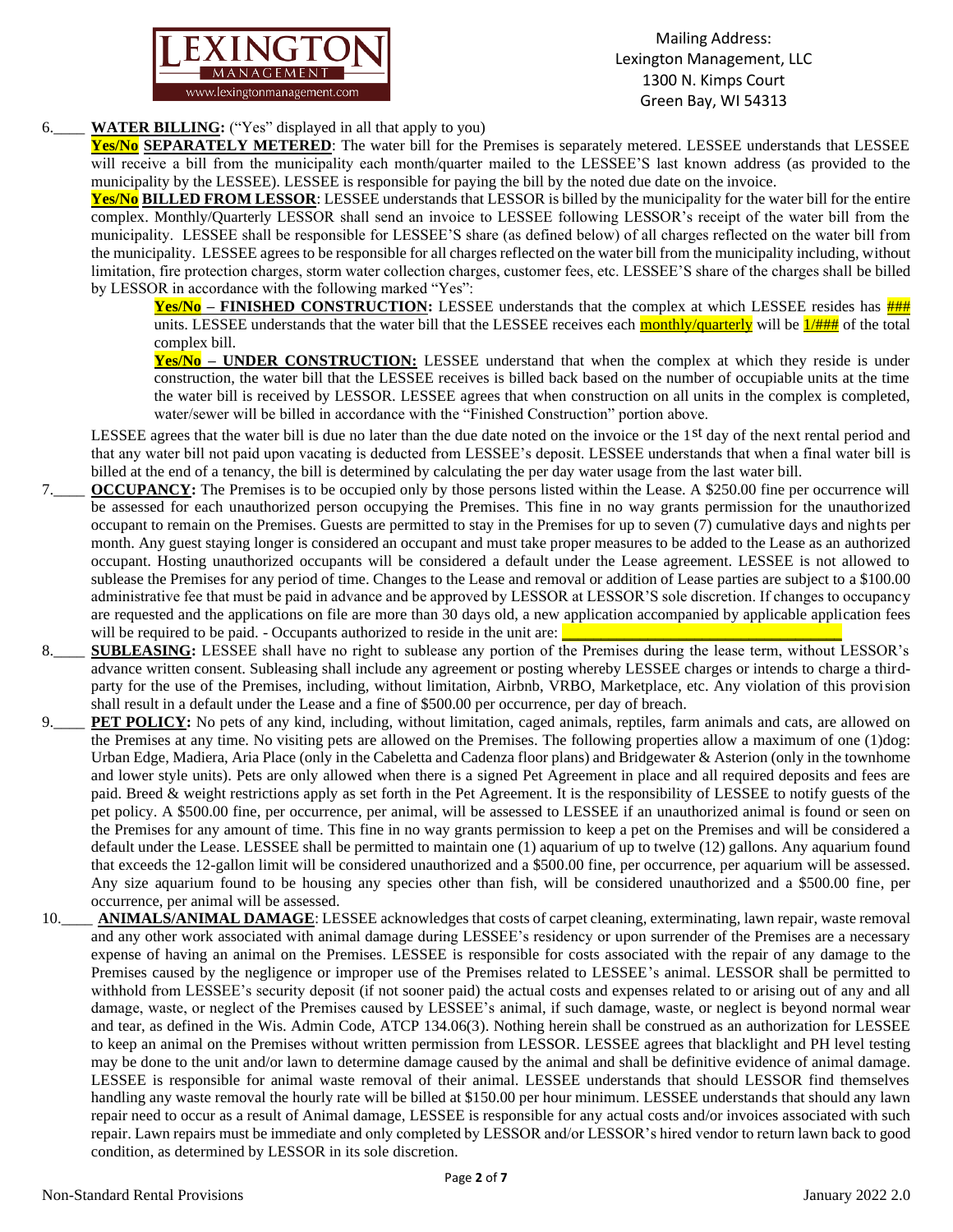

- 11.\_\_\_\_ **PARKING / VEHICLES:** LESSEE acknowledges that the Premises is equipped with specific areas for parking. Parking in areas not specifically designated for parking is prohibited, this is including but is not limited to the lawn, fire lane or emergency vehicle turn around areas, etc. No more than two (2) vehicles per apartment are permitted on the Premises, unless otherwise authorized by LESSOR in writing. If LESSEE is assigned garage space/s, LESSEE shall not park vehicles elsewhere on the Premises, unless the assigned garage spaces are full. Any vehicles not parked in the garage must be parked in assigned spots/parking areas. Visitors may not park vehicles for more than 24 hours in a 72-hour period on the Premises and must park in the designated guest parking area for the subject property. Any vehicles found to be parked in unauthorized parking areas will be ticketed and towed at the owner's expense. LESSEE agrees to remove any vehicle from the Premises that leaks oil or any other fluids within 24 hours of notice given to them. Vehicle is not allowed back on Premises until leaking has been repaired with proof given to LESSOR. LESSEE will be charged by the LESSOR a \$150.00 fee or actual costs (whichever is greater) for clean-up of leakage. All vehicles must be moved for snow removal purposes by 9:00 a.m. after a snow fall, including any visitor's cars. Failure to remove vehicles may result in the vehicle being ticketed and towed at the owner's expense and/or a fine of \$150.00 charged to the LESSEE by LESSOR. All vehicles on the property must be licensed, registered, properly maintained and in working order. It is the responsibility of the LESSEE to notify the LESSOR of any changes made to vehicles registered to the unit. Any vehicle not registered to a unit at the property will be considered a guest's vehicle and will be ticketed and towed at the owner's expense in accordance with the parking policy. - Vehicle information for those listed as occupants are recorded as follows:
- 12.\_\_\_\_ **GARAGE/GARAGE DOOR:** If LESSEE occupies a garage (attached or detached), the garage door must remain shut when not in use. LESSEE will be responsible for all damages to the Premises, other residential units, and common areas as a result of failure to keep the garage door closed when not in use. LESSEE will be responsible for any damages to LESSEE'S garage door from improper use, including but not limited to, misusing manual keyed entry system. LESSEE agrees that the garage provided, if applicable, is not to be used entirely for storage and that a space for a vehicle must be maintained in the garage stalls provided. LESSEE agrees not to regularly conduct hobby crafting or use power tools in an excessive manner that could be objectionable to other tenants or LESSOR, to be determined in the sole discretion of LESSOR.
- 13.\_\_\_\_ **LOCKOUT:** Should LESSEE become locked out of the Premises, LESSEE shall be required to secure a private locksmith to regain entry at LESSEE'S sole expense. If LESSEE resides at a property with keyless entry, it is the manager's discretion to allow entry into the unit outside of normal business hours. If the key fob is lost, new fobs will be issued only during normal business hours. Lockouts that result from failure to change the batteries will be the responsibility of the LESSEE to regain access to the unit.
- 14. **KEYS/KEY FOBS/GARAGE REMOTES:** In the event LESSEE fails to return any of the keys given to LESSEE, including all copies made, a \$50.00 charge per key for replacement will be deducted from LESSEE'S security deposit. Key fob replacements are \$100.00 each. LESSEE understands that it is at the LESSOR's discretion to rekey the unit at the LESSEE's cost if LESSEE fails to return all keys to LESSOR. LESSEE also understands that if LESSEE damages or fails to return any or all garage door openers, LESSEE will be charged \$60.00 each for replacement of these openers. Fire and safety regulations specify that the LESSEE may not change or re-key door locks or install additional locks on any exterior or interior doors. LESSOR may, without notice or liability, remove any unauthorized locks and make necessary repairs at LESSEE'S expense. Unauthorized copying of keys is prohibited. LESSEEs who reside at a property that is keyless, are required to replace the batteries inside the keyless lock as needed. Upon vacating the Premises, LESSEE is responsible for returning all keys or garage door remote(s) to LESSOR. If no keys are returned, LESSEE will be assessed the full costs to rekey the unit, mailbox and/or garage. Such charges associated with non-return of keys/remotes and/or re-keying the unit may be deducted from the LESSEE'S security deposit.
- 15.\_\_\_\_ **HEATING/COOLING:** LESSEE agrees to report any problems with the heating or cooling system to LESSOR immediately. When LESSEE controls the thermostat on the Premises, LESSEE agrees to maintain a temperature of at least 62 degrees Fahrenheit. If the thermostat is found to be turned off or set at a temperature below 62 degrees during the heating season, LESSEE will be assessed a \$50.00 fine for each instance. All windows, patio doors, and garage doors must be properly closed and secured during the heating season. When LESSEE controls the thermostat on the Premises, LESSEE also agrees to maintain the unit at a temperature of 85 degrees Fahrenheit, maximum. If the unit is found to be set at a temperature above 85 degrees, LESSEE will be assessed a \$50.00 fine for each instance. In addition to the \$50.00 fine, LESSEE is responsible for damage to the Premises including, without limitation, damage to other residential units and common areas which may have sustained damages caused by the insufficient heating or cooling.
- 16.\_\_\_\_ **SURVEILLANCE/VIDEO**: LESSEE hereby agrees that it is prohibited from installing or maintaining any surveillance/video cameras of any kind whatsoever in the common areas or exterior of the Premises. Any cameras installed or maintained in common areas, or on the exterior of the Premises will be removed by LESSOR, at the sole cost and expense of LESSEE. Nothing contained herein, shall restrict LESSEE from installing cameras on the interior of the LESSEE's unit, provided said camera is positioned for the sole purpose of capturing activity strictly within the LESSEE's unit, subject to applicable governmental laws and other covenants and restrictions contained in this Lease ("LESSEE Surveillance System"). LESSEE's installation and maintenance of LESSEE Surveillance System in LESSEE's Unit shall not unreasonably interfere with the use of the Premises by LESSOR or other tenants of the property. LESSOR shall have no obligation to repair LESSEE's Surveillance System and shall have no liability whatsoever with respect to a failure or the misuse of LESSEE's Surveillance System. LESSEE shall remove LESSEE's Surveillance System, at LESSEE's sole cost and expense, upon the termination of this Lease. LESSEE shall be responsible for any damage to any portion of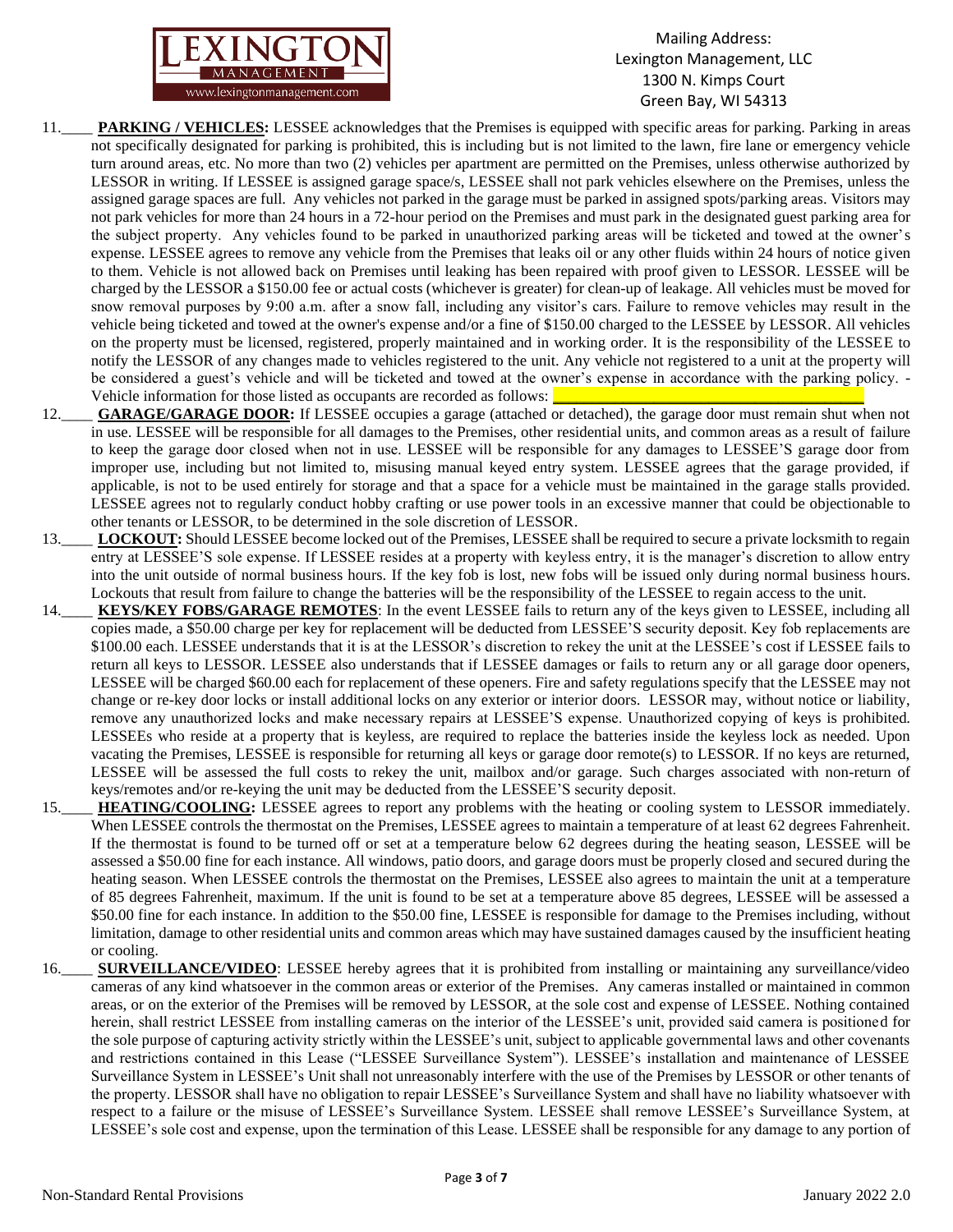

the Premises caused by LESSEE's installation, use, or removal of LESSEE's Surveillance System. LESSOR reserves the right to further prohibit the use of cameras by LESSEE on the LESSOR's property, in LESSOR's sole and absolute discretion.

- 17.\_\_\_\_ **FIRE SAFETY:** LESSEE will locate smoke detectors, carbon monoxide detectors (where provided), fire alarms and exits. LESSEE will NOT block exits or tamper with fire detection or fire safety equipment. LESSOR, upon notification in writing from LESSEE, will replace defective equipment. LESSEE is required to maintain all smoke detectors and carbon monoxide detectors where provided, including but not limited to replacing batteries once per year or when needed. LESSEE shall notify the LESSOR immediately if a smoke detector or carbon monoxide detector is not working properly. Should equipment be damaged, removed or unnecessarily discharged, full replacement cost will be charged to the LESSEE in addition to a \$25.00 service fee. Such costs and fees may be deducted from LESSEE'S security deposit.
- 18.\_\_\_\_ **OPEN FLAME:** LESSEE shall not burn candles, incense, oil lamps, or anything else that emits a flame, oil or smoke on the Premises. In the event that LESSEE does burn any of the above stated items and soot deposit or staining occurs anywhere in the Premises, including but not limited to walls and appliances, LESSEE will be charged the greater of \$75.00 per hour or subcontractor's actual invoice cost for cleaning and/or repainting of the Premises.
- 19.\_\_\_\_ **GARBAGE/RECYCLING**: All garbage/recycling is to be placed inside the designated containers provided by the LESSOR. If LESSEE leaves garbage/recycling (including litter) in the hallways, common areas, balcony/porch/patio or yard, LESSEE will be subject to a \$50.00 fine payable to LESSOR plus LESSOR'S hourly maintenance rate for any removal of said items. LESSEE shall use the provided dumpsters only for disposal of common household waste and shall not use the provided dumpsters for the disposal of large items, including but not limited to beds, couches, tables, TVs, etc. LESSEE is responsible for separating all recyclable materials and properly depositing all items into appropriate containers provided in accordance with the local ordinance laws. LESSEE will be fined \$100.00 and the actual cost of a contractor's invoice to correct instances of improper disposal or LESSOR'S hourly maintenance rate for every instance of improper disposal of garbage or recycling.
- 20.\_\_\_\_ **FAILURE TO CLEAN PREMISES:** LESSEE is responsible for cleaning the Premises prior to vacating. The Premises should be move-in ready upon move out. Determination of whether the Premises is properly cleaned shall be at the sole discretion of LESSOR. If LESSEE fails to clean the Premises prior to vacating, costs of up to \$50.00 per hour or third-party contractor's invoice (whichever is greater) may be charged for cleaning with a one (1) hour minimum. Such costs and fees may be deducted from LESSEE'S security deposit.
- 21.\_\_\_\_ **PERSONAL PROPERTY**: Any personal property remaining on the Premises at the termination of LESSEE'S tenancy will be considered abandoned and disposed of immediately (except medical equipment and prescription medicine) in accordance with Wisconsin statutes. Costs associated with the removal of these items will be billed to LESSEE in the amount of third-party contractor's invoice or by LESSOR's disposal rate of \$75.00 per hour including travel time (whichever is greater). Such costs and fees may be deducted from LESSEE'S security deposit.
- 22.\_\_\_\_ **CARPET CLEANING**: Upon vacating, LESSEE is to have the carpets professionally cleaned. LESSEE must provide a copy of the paid receipt to the LESSOR at the time of move out. Only professional extraction carpet cleaning is allowed, no steaming company, Rug Doctors or other non-approved methods of cleaning are to be used at any time. If LESSEE fails to provide the receipt for carpet cleaning and the LESSOR must arrange for the carpets to be cleaned, LESSEE will be responsible for the cost of the carpet cleaning plus a \$50.00 service fee.
- 23.\_\_\_\_ **HALLWAY CARPET/FLOORING:** LESSEE shall be responsible for the costs associated with the repair, replacement, or cleaning of any damage to the common hallway carpet/flooring caused by LESSEE's misuse or negligence.
- 24.\_\_\_\_ **PEST CONTROL/EXTERMINATION COSTS**: LESSEE understands that the control of common/ordinary, everyday and/or seasonal insects, pests, or rodents is the LESSEE's responsibility. LESSEE will be responsible for the cost of extermination or removal of any insects, pests, or rodents that are found on the Premises which are the result of the LESSEE's or LESSEE's invitees' acts of negligence, failure to keep the Premises clean, failure to remove garbage and waste and/or improper use of the Premises. LESSEE understands that LESSEE is responsible for the removal/extermination costs associated with insects, pests, or rodents brought into the Premises by any mail/packages, furniture or other items delivered or brought in the unit by or on behalf of LESSEE.
- 25.\_\_\_\_ **ODORS:** Offensive and/or excessive odors are not permitted, including but not limited to odors such as, cooking/spices, smoking, animal(s), candle/incense, etc. If at the time of move out any such odors are present in the unit, costs associated with removing the odor will be billed to LEESEE's account and/or deducted to LESSEE's security deposit, including but not limited to costs such as, painting, cleaning, on site ozonator running (billed at \$150.00 per use (12 hour per use)), etc.
- 26.\_\_\_\_ **LAWN CARE/SNOW REMOVAL: LESSEE responsible for: SNOW: Yes/No LAWN: Yes/No** If LESSEE is responsible for lawn care and/or snow removal maintenance and LESSEE fails to mow the lawn and/or remove snow from sidewalks or other designated areas within a reasonable time period, as determined in the sole discretion of the LESSOR, LESSEE will be assessed a fine of \$100.00 plus the actual costs incurred by LESSOR to complete the above tasks. LESSEE will also be responsible for payment of any municipal fines or other costs imposed on LESSOR due to LESSEE'S failure to comply with law or local ordinances regarding lawn care and/or snow removal. These fines, fees and costs may be deducted from LESSEE'S security deposit.
- 27.\_\_\_\_ **SATELLITE DISH:** No satellite dishes are allowed on the Premises unless authorized in writing by LESSOR through a signed Satellite Dish Agreement prior to the installation. A \$350.00 fine will be assessed if there is found to be a satellite dish installed without prior written consent and LESSEE will be responsible for LESSOR's costs in removing the Satellite Dish and repairing and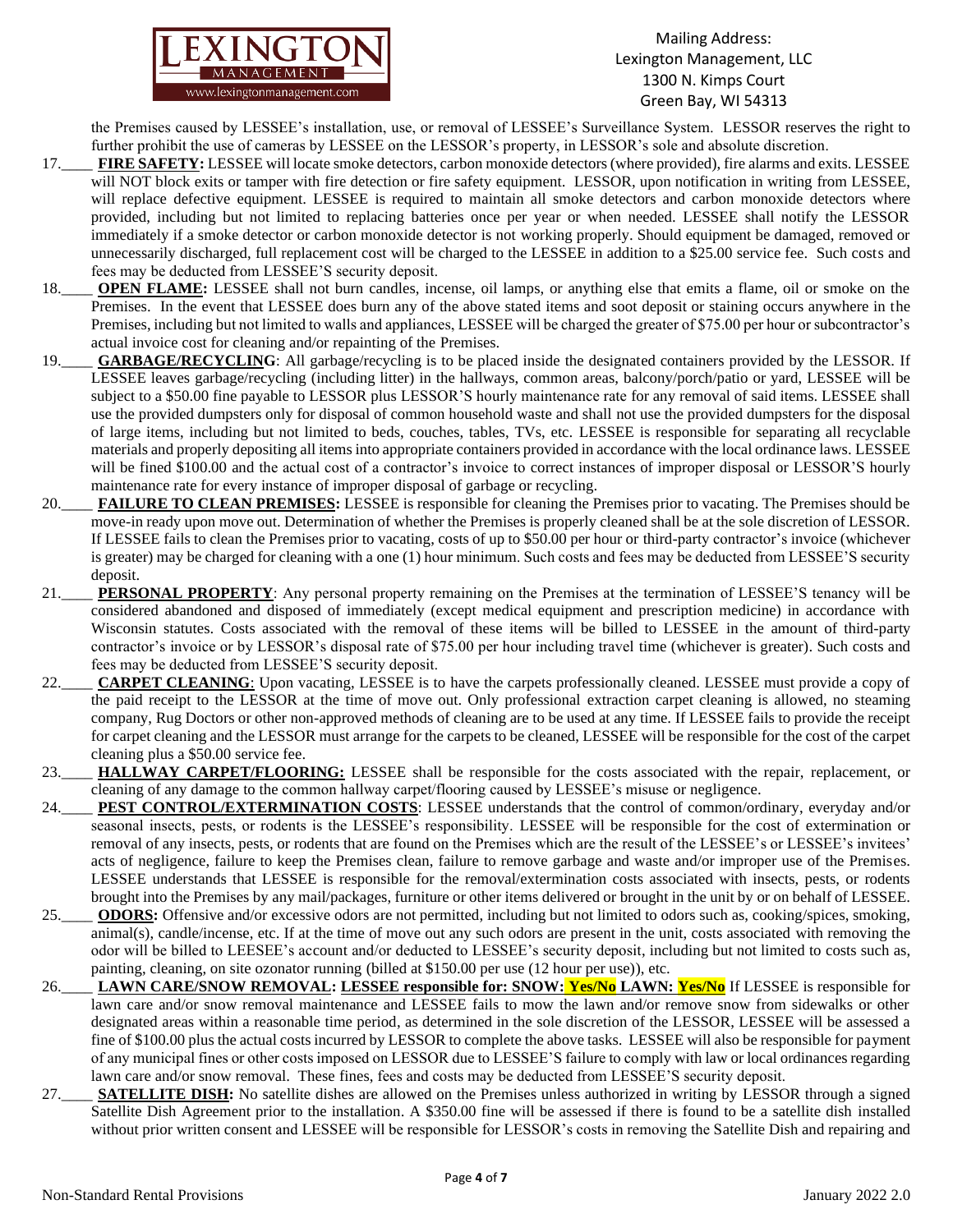

damage caused thereby. This fine in no way grants permission to install or keep a satellite dish on the Premises. These fines, fees and costs may be deducted from LESSEE'S security deposit.

- 28.\_\_\_\_ **APPLIANCE REPAIR/MISUSE:** LESSEE shall not leave the unit with appliances in use. LESSEE agrees to conduct an internet search of the make and model of each appliance to locate and reference the proper use instructions for each appliance. LESSEE agrees to comply with the manufacturer's instructions for use and maintenance of each appliance. Any service calls regarding appliances will be at LESSEE'S expense unless it is deemed to be an issue with the appliance itself and not from LESSEE neglect, misuse, or damage. Any costs associated with repairs or replacements due to neglect, misuse or damage of the appliance is the LESSEE'S responsibility. Neglect, misuse, or damage may include but is not limited to scratches, cracks, chips, clogged plumbing or filters, broken hinges, etc. Such costs may be deducted from LESSEE'S security deposit.
	- 28. A. \_\_\_\_ **STOVE/OVEN/RANGE:** LESSEE agrees to use stove hood/microwave fan when stove top is in use, where applicable. In addition to all manufacturer instructions for use, LESSEE is reminded by way of example and not limitation to use the proper cookware on the cooktop and proper cleaning products on/in the stove/oven.
	- 28. B. \_\_\_\_\_ **REFRIGERATOR/FREEZER:** LESSEE agrees to not use or install or attach items on or in refrigerator/freezer. In addition to all manufacturer instructions for use, LESSEE is reminded by way of example and not limitation to not pack the refrigerator/freezer above the recommended capacity.
	- 28. C. \_\_\_\_ **DISHWASHER:** LESSEE agrees to only use liquid dishwasher detergent or dishwasher pods in the dishwasher. In addition to all manufacturer instructions for use, LESSEE is reminded by way of example and not limitation to not use dish soap in the dishwasher, to rinse all dishes prior to placing them in the dishwasher for cleaning; not to stand, sit or place any weight other than the bottom rack of the dishwasher on the dishwasher door at any time
	- 28. D. \_\_\_\_ **MICROWAVE:** LESSEE agrees to clean or replace the filter no less frequently than on a quarterly basis. In addition to all manufacturer instructions for use, LESSEE is reminded by way of example and not limitation to not use any abrasive cleaners or sponges on the microwave.
	- 28. E. \_\_\_\_ **GARBAGE DISPOSAL:** LESSEE understands that the garbage disposal is meant to be used only for small food items. Items that are not meant to be put down the garbage disposal include but are not limited to eggshells, bones, vegetable peels, celery, grease and oil, food pits, food peelings, pasta, fish, milk or cheese-based foods/dips, nonfood items, etc.
	- 28. F. \_\_\_\_ **WASHER:** LESSEE agrees to use high-efficiency laundry detergent when machine requires such. LESSEE understands that using fabric softener is not recommended and can cause damage to the washing machine, any cost or damage caused by fabric softeners is LESSEE's responsibility. If LESSEE's unit contains a front load washer, it is their responsibility to ensure proper maintenance of the washer boot, which includes, leaving the door open until the interior of the washer is dry to prevent mildew, unpleasant odors, and discoloration. Timely removal of wet washed clothes from the machine and routine deep cleaning of the washer boot is required. If LESSOR has to replace the washer boot due to misuse, LESSEE will be responsible for the cost to replace.
	- 28. G. **DRYER:** LESSEE agrees not to use dryer sheets. LESSEE must check and clear the lint trap of the dryer before and after each use.
	- 28. H. \_\_\_\_ **FIREPLACE:** Fireplaces are located in some units at Noblemen, Portside, Terrace Lake, Waterford, Urban Edge, Winding Ridge and some duplexes. LESSEE understands that fireplace gas lines are turned on by the end of October and turned back off by the end of April by LESSOR. LESSEE understands that the instructions for how to light the pilot light are located on the fireplace. Should LESSEE like to use the fireplace, the pilot light will need to be lit. LESSEE shall attempt to light the pilot light themselves before submitting a service request for the LESSOR's assistance.
	- 28. I. **COIN-OP/COMMON HALL LAUNDRY:** LESSEE agrees to use the common hallway laundry at their own risk and in accordance with the Laundry Room Etiquette instructions posted in each common hall laundry room. LESSEE agrees that if a machine is not working properly, they will notify LESSOR via the submission of a service ticket. LESSEE agrees that LESSOR is not responsible for money lost in machines nor items damaged by machine. Under no circumstances will refunds be issued by LESSOR.
- 29.\_\_\_\_ **MISCELLANEOUS CHARGES:** LESSEE acknowledges and agrees if the following rules are not followed, the below listed charges may be charged to LESSEE and/or deducted from LESSEE's security deposit:
	- 29. A. \_\_\_\_ **REPAIR OF DRAINS/TOILETS:** If this Lease is not a renewal, LESSEE shall notify LESSOR of any problems with drains or plumbing within Premises within thirty (30) days of the Original Lease Commencement Date at which point LESSOR will repair such drains or plumbing at no charge to the LESSEE, unless such problem is caused by an act of LESSEE. Any repairs required thereafter to said plumbing or drains shall be billed to LESSEE at actual cost. This includes but is not limited to, hair clogging drains, improper use of garbage disposal, foreign objects in drains, improper disposal of feminine products, excessive toilet paper disposal, etc. If it becomes necessary for LESSOR to unplug LESSEE'S toilet or unclog drains, LESSEE will be charged \$75.00 per toilet or drain. If it becomes necessary for LESSOR to engage a plumber, LESSEE shall be responsible for the actual invoice from the plumber plus a \$100.00 fee. LESSEE understands that the use of toilet tabs, including but not limited to bleach, blue, etc. is prohibited. LESSEE understands that the installation of any additional or replacement plumbing fixtures is prohibited.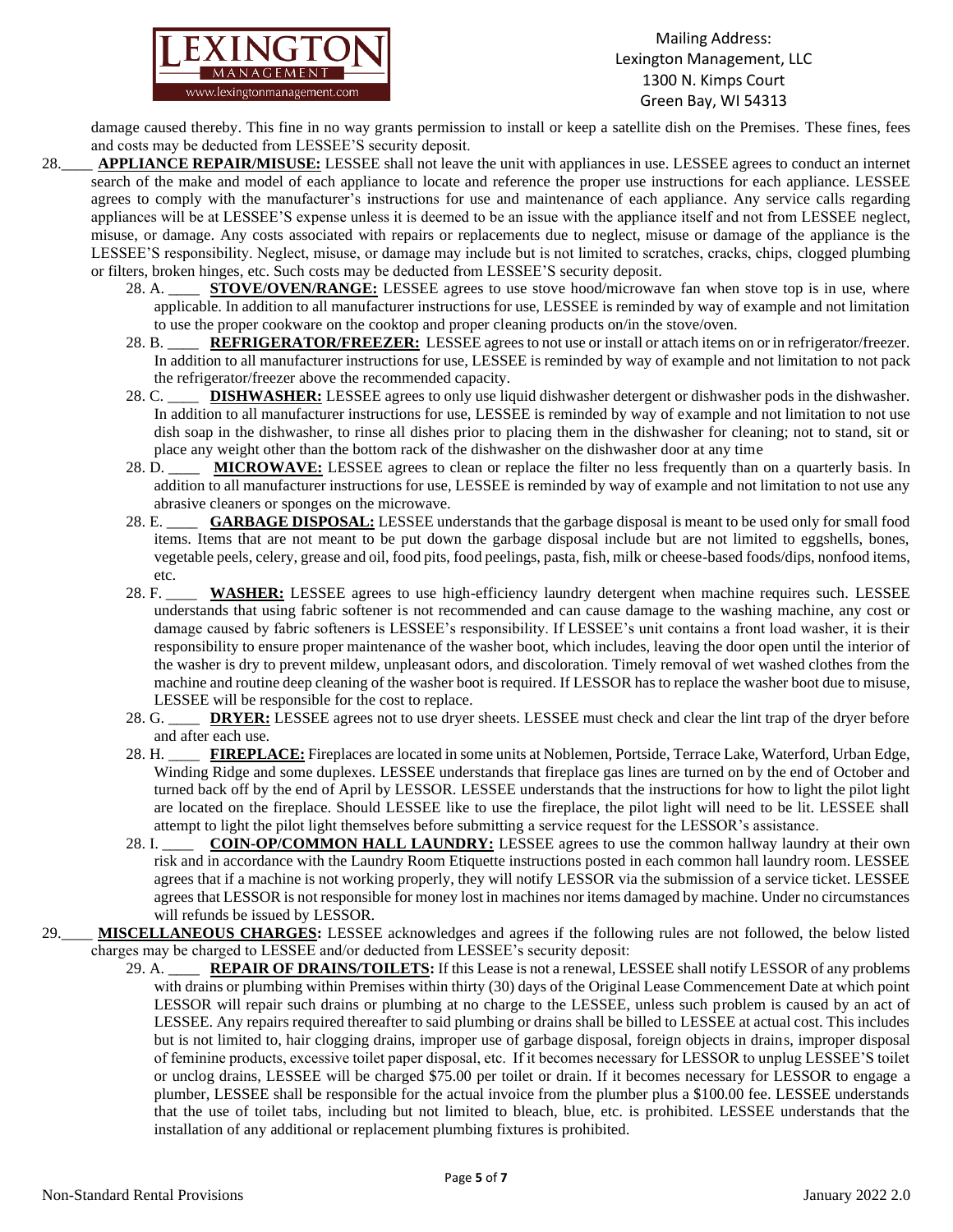

- 29. B. \_\_\_\_ **FURNACE, AC, PTAC UNIT & REFRIGERATOR FILTERS:** LESSEE is responsible for replacing all filters on their gas forced air furnace, if applicable, on at least a quarterly basis. LESSEE is responsible for installing a new furnace filter upon vacating regardless the age of the furnace filter or the costs associated with replacement will be charged to the LESSEE and/or deducted from the security deposit accordingly. LESSEE is responsible for cleaning the filters on their AC or PTAC heating/cooling units, if applicable, on at least a monthly basis. LESSEE is responsible for replacing refrigerator filters per the appliance user manual, if applicable. If the filters are not cleaned or replaced as indicated, resulting in a service call to a third-party to address any issue caused by the failure to do so, LESSEE will be responsible for the actual cost of the third-party's invoice along with a \$100.00 administrative service fee payable to LESSOR, which may be deducted from LESSEE's security deposit.
- 29. C. \_\_\_\_ **LIGHT BULBS:** LESSEE acknowledges upon the Original Lease Commencement Date of the Lease Term that all light fixtures within the Premises contained operating light bulbs that were fully functional. If this Lease is not a renewal, LESSEE agrees that should the LESSEE report that any bulbs have burnt out within the 30 calendar days following Original Lease Commencement Date, LESSOR will provide a properly functioning bulb at no charge to the LESSEE. LESSEE understands that after said 30-day time period and during their tenancy LESSEE is responsible to replace all burned out light bulbs on their own and at their own expense. Upon LESSEE vacating the Premises, LESSEE agrees that all light fixtures within the Premises shall be furnished with fully functional light bulbs of same wattage and style as were in place on the Original Lease Commencement Date or LESSEE will be assessed a \$15.00 charge per light bulb that is missing, not functioning, or of dissimilar wattage or style.
- 29. D. \_\_\_\_\_ **PAINTING**: LESSEE agrees that painting shall be done only when necessary and only by LESSOR, unless written permission is granted by LESSOR. If it shall become necessary to paint the Premises, or any part thereof, sooner than five (5) years from the date of the previous painting, because of misuse by the LESSEE or LESSEE's occupant's guests or invitees, the cost of such painting shall be charged to the LESSEE, and such cost shall be prorated on a five (5) year basis in relation to the Original Lease Commencement Date. LESSEE agrees that the paint must remain consistent throughout the unit and charges associated with repainting as a result of misuse will include charges to match other rooms/areas, if deemed necessary by LESSOR.
- 29. E. \_\_\_\_ **CARPET/VINYL FLOORING:** If it shall become necessary to repair/replace carpet or vinyl flooring in the Premises, or any part thereof, sooner than seven (7) years from the date of the previous flooring install, because of misuse by the LESSEE or LESSEE'S guests or invitees, the cost of such carpet or vinyl flooring repair or replacement shall be charged to the LESSEE, and such cost shall be prorated on a seven (7) year basis in relation to LESSEE's Original Lease Commencement Date. LESSEE agrees that the flooring must remain consistent throughout the unit and charges associated with repairing/replacing flooring as a result of misuse will include charges to match flooring in other rooms/areas, if deemed necessary by LESSOR.
- 29. F. \_\_\_\_ **VINYL PLANK FLOORING:** If it shall become necessary to replace vinyl plank flooring in the Premises, or any part thereof, sooner than ten (10) years from the date of the previous flooring install, because of misuse by the LESSEE or LESSEE'S guests or invitees, the cost of such vinyl plank flooring shall be charged to the LESSEE, and such cost shall be prorated on a ten (10) year basis in relation to LESSEE'S Original Lease Commencement Date. LESSEE agrees that the flooring must remain consistent throughout the unit and charges associated with repairing/replacing flooring as a result of misuse will include charges to match flooring in other rooms/areas, if deemed necessary by LESSOR.
- 29. G. \_\_\_\_ **RE-RENTAL COSTS:** LESSEE agrees that if LESSEE vacates the Premises without proper notice or is removed from the Premises for failure to pay rent or any other breach of lease, LESSEE is liable for all charges permitted under Wis. Stats. § 704.29, including but not limited to, all costs incurred to re-rent the vacated Premises and all utilities for which the LESSEE is responsible through the end of the Lease Term, subject to the LESSOR'S duty to mitigate. Such charges may be deducted from the LESSEE'S security deposit
- 30.\_\_\_\_ **MAINTENANCE REPAIRS:** LESSEE agrees that service calls and/or requests to LESSOR'S maintenance department, will be charged to LESSEE at \$75.00 per hour except for certain circumstances when LESSOR is responsible for such task. LESSEE agrees to pay for any supplies needed for repairs and agrees that \$75.00 per hour is a reasonable hourly rate for any maintenance department's time to repair. All maintenance and repair requests must be made in writing or via the resident portal. Such charges may be deducted from the LESSEE'S security deposit.
- 31.\_\_\_\_ **ADMINASTRATIVE FEE:** If LESSEE requests any information update/change to be made to the account that results in a new lease, during their current lease term for any reason including, but not limited to, name change, vehicle information change, etc. A \$100.00 administrative fee plus any other required fees will be charged to LESSEE'S account and must be paid in order for the update/change to be made.
- 32.\_\_\_\_ **LEASE HOLDER CHANGE FEE:** If anytime during LESSEE's residency, LESSEE requests that a change be made to the accounts lease holders, a Lease Holder Change fee of \$250.00 plus any other required fees (Ex: Application fees) will be charged to LESSEE's account and must be paid in order for the Lease Holder Change process to initiate. This includes but is not limited to the removal, addition or change of responsible parties on the account.
- 33.\_\_\_\_ **FAILURE TO ALLOW ACCESS**: If LESSEE fails to allow LESSOR, vendor hired by LESSOR, or representative of LESSOR access to the unit after LESSOR has properly complied with all notice provisions authorized by law. LESSEE will be assessed a fine